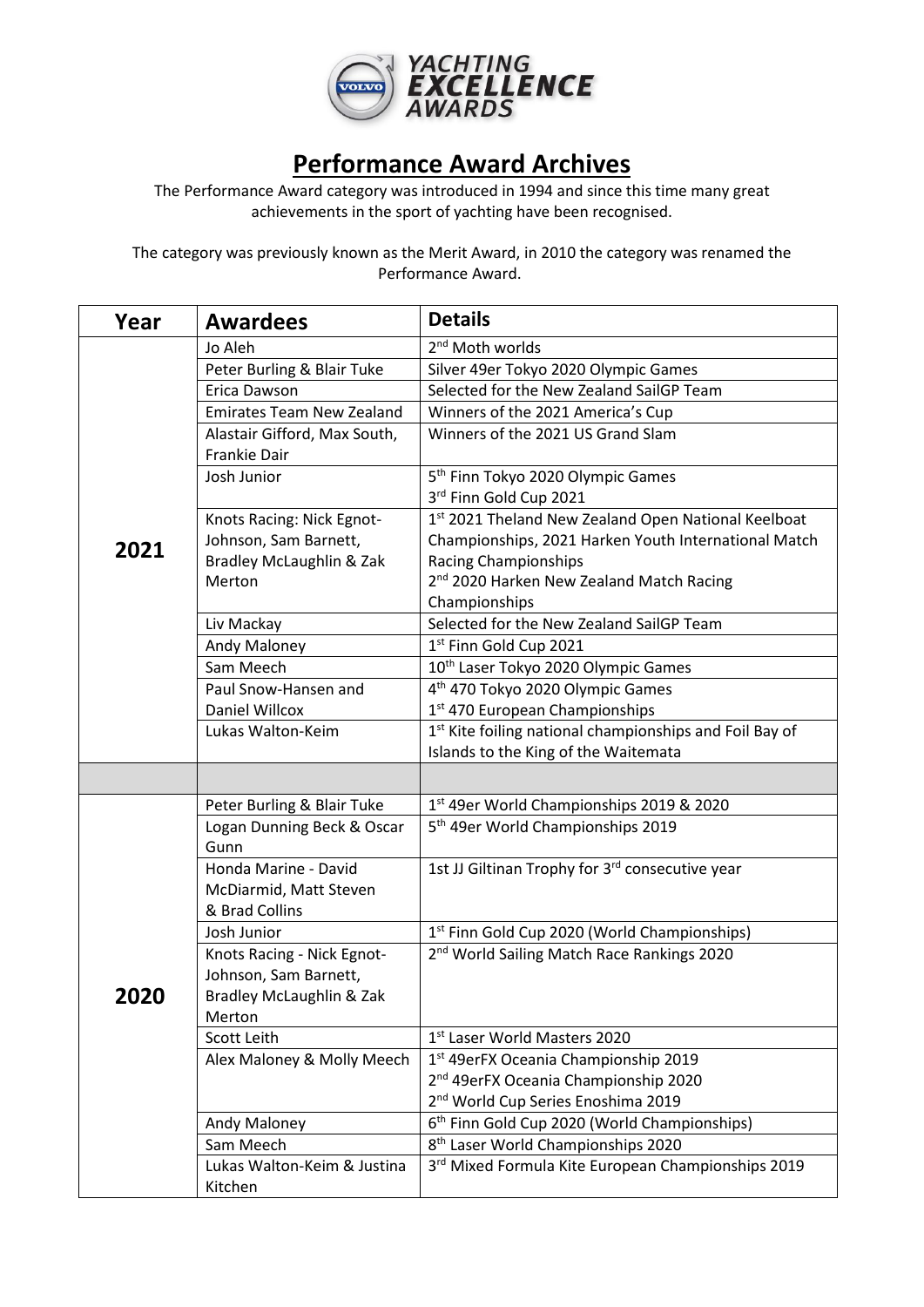|      | Micah Wilkinson & Erica<br>Dawson            | 7 <sup>th</sup> Nacra17 World Championships 2020              |
|------|----------------------------------------------|---------------------------------------------------------------|
|      |                                              |                                                               |
|      |                                              |                                                               |
|      | Peter Burling & Blair Tuke                   | 1st 49er European Championships 2019                          |
|      |                                              | 1st 49er Olympic Test Event 2019                              |
|      | Logan Dunning Beck & Oscar<br>Gunn           | 1st 49er Kiel Week 2019                                       |
|      | George Gautrey                               | 3rd place Laser Worlds 2019                                   |
|      | Knots Racing: Nick Egnot-                    | 1st Grade 1 Match Race Germany 2019                           |
|      | Johnson, Sam Barnett,                        | 1st New Zealand Match Racing Nationals 2019                   |
|      | Bradley McLaughlin, Zak                      | 3rd World Sailing Match Race Rankings 2019                    |
|      | Merton & Tim Snedden                         |                                                               |
|      | David McDiarmid, Matt                        | 1st JJ Giltinan Trophy for 2 consecutive years 2019           |
| 2019 | Steven & Bradley Collins                     |                                                               |
|      | Alex Maloney & Molly Meech                   | 2 <sup>nd</sup> World Cup Series Regatta Miami 2019           |
|      |                                              | 2 <sup>nd</sup> World Cup Series Regatta Enoshima 2019        |
|      |                                              | 2 <sup>nd</sup> World Cup Series Regatta Princess Sofia 2019  |
|      | Andy Maloney                                 | 1st World Cup Series Final Marseille 2019                     |
|      |                                              | 2 <sup>nd</sup> Finn European Championship 2019               |
|      | Sam Meech                                    | 2 <sup>nd</sup> World Cup Series Miami 2019                   |
|      |                                              | 2 <sup>nd</sup> Laser European Championships 2019             |
|      | Phil Robertson                               | 1st World Match Racing Tour World Title 2019                  |
|      | Dave Shaw                                    | 2 <sup>nd</sup> place A-Class World Championships 2019        |
|      | Dan Slater                                   | 1st OK Dinghy World Championships 2019                        |
|      |                                              |                                                               |
|      | Stuart Bannatyne                             | 1st Volvo Ocean Race 2017/18 (Dongfeng Race Team)             |
|      | Logan Dunning Beck & Oscar                   | Podium placings at 49er World Cup 2017/18 regattas            |
|      | Gunn                                         |                                                               |
|      | Anthony Leighs                               | International campaign of keelboat Crusader 35                |
|      | David McDiarmid, Matthew                     | 1 <sup>st</sup> JJ Giltinan Trophy                            |
| 2018 | Steven, Bradley Collins                      |                                                               |
|      | Sam Meech                                    | 1st Laser World Cup Regatta, Gamagori 2018                    |
|      | Josh Porebski, Jack Simpson,<br>David Hazard | 22 <sup>nd</sup> JJ Giltinan Trophy                           |
|      | Phil Robertson, William Tiller,              | 1st MC32 World Championships 2018                             |
|      | <b>Stewart Dodson</b>                        |                                                               |
|      | Daryl Wislang                                | 1 <sup>st</sup> Volvo Ocean Race 2017/18 (Dongfeng Race Team) |
|      |                                              |                                                               |
|      | George Anyon, Taylor Balogh                  | 3rd World Match Racing Championships 2017                     |
|      | & Matthew Hughes                             |                                                               |
| 2017 | <b>Peter Burling</b>                         | 2nd Moth Worlds 2017                                          |
|      |                                              | America's Cup 2017 winning helmsman                           |
|      | Conrad Colman                                | Vendee Globe 2017                                             |
|      | <b>Emirates Team New Zealand</b>             | America's Cup 2017                                            |
|      | Giacomo, Jim Delegat & crew                  | 2016 Sydney-Hobart Tattersall's Cup winner                    |
|      | Alex Maloney & Molly Meech                   | 3rd 49erFX World Championships 2017                           |
|      | David McDiarmid, Matt                        | 1st 18ft Skiff European Championships 2017                    |
|      | Steven & Bradley Collins                     | 2 <sup>nd</sup> Youth America's Cup 2017                      |
|      | NZL Sailing Youth America's                  |                                                               |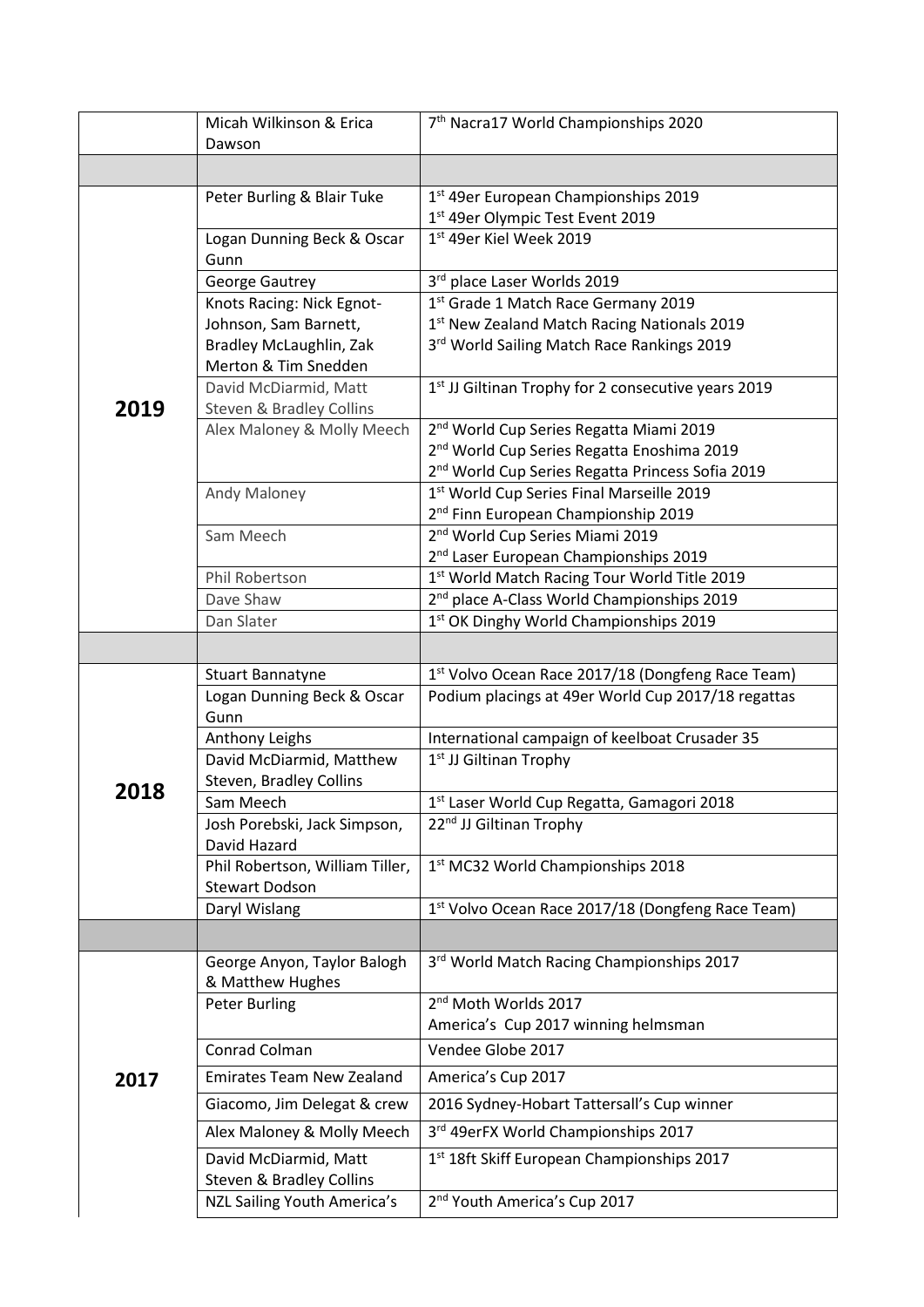|      | Cup Team                                             |                                                                 |
|------|------------------------------------------------------|-----------------------------------------------------------------|
|      | Phil Robertson, William Tiller                       | 2017 wins at World Match Racing Tour & Extreme Sailing          |
|      | & Stewart Dodson                                     | <b>Series</b>                                                   |
|      |                                                      |                                                                 |
|      | Jo Aleh & Polly Powrie                               | Silver in 470 Women's Rio Olympics 2016                         |
|      | Richard Dodson, Chris Sharp<br>& Andrew May          | 4 <sup>th</sup> Sonar Rio Paralympics 2016                      |
|      | Peter Burling & Blair Tuke                           | Gold in 49er Rio Olympics 2016                                  |
|      | Sarah Dunckley                                       | 1st Hansa Liberty Class World Championships 2016                |
| 2016 | Gemma Jones & Jason<br>Saunders                      | 4 <sup>th</sup> Nacra 17 Rio Olympics 2016                      |
|      | Josh Junior                                          | 7 <sup>th</sup> Finn class Rio Olympics 2016                    |
|      | Alex Maloney & Molly Meech                           | Silver 49erFX Rio Olympics 2016                                 |
|      | David McDiarmid, Matthew<br>Steven & Bradley Collins | 2 <sup>nd</sup> JJ Giltinan 18ft Skiff Championships 2016       |
|      | Sam Meech                                            | Bronze Laser Men's class Rio Olympics 2016                      |
|      | Phil Robertson, Stuart<br>Dodson & William Tiller    | 1st World Match Racing Tour 2016                                |
|      | Paul Snow-Hansen & Daniel<br>Willcox                 | 10 <sup>th</sup> 470 Men's Rio Olympics 2016                    |
|      |                                                      |                                                                 |
|      | Jo Aleh and Polly Powrie                             | 1st ISAF Sailing World Cup 2015                                 |
|      | Peter Burling and Blair Tuke                         | 2015 49er World Champions                                       |
|      | Gemma Jones and Jason<br>Saunders                    | 4 <sup>th</sup> Nacra World Championships 2015                  |
|      | Scott Leith                                          | 1st World Laser Radial Championships 2015                       |
| 2015 | <b>Grant Loretz</b>                                  | 1 <sup>st</sup> TP52 Super Series 2015                          |
|      | Alexandra Maloney and<br>Molly Meech                 | 1st ISAF Sailing World Cup 2014                                 |
|      | Dave Shaw                                            | 1st Paper Tiger International Championships 2015                |
|      | Luke O'Connell                                       | 1st NZ OK Dinghy Nationals 2015                                 |
|      | Matt Stechmann                                       | 1st OK Dinghy World Championships 2014                          |
|      | Daryl Wislang                                        | 1st Volvo Ocean Race 2014/15                                    |
|      |                                                      |                                                                 |
|      | Jo Aleh and Polly Powrie                             | Silver in the 470 at the 2014 ISAF Sailing World                |
|      |                                                      | Championships                                                   |
|      | Mark Bond                                            | Winner of the 34 Stewart Championships                          |
|      | Peter Burling and Blair Tuke                         | 2014 49er World Champions                                       |
| 2014 | Gemma Jones and Jason<br>Saunders                    | 5th in the Nacra at the 2014 ISAF Sailing World                 |
|      | Josh Junior                                          | Championships<br>5th in the Finn at the 2014 ISAF Sailing World |
|      |                                                      | Championships                                                   |
|      | Scott Leith                                          | 2013 World Apprentice Master Laser Champion                     |
|      | Alexandra Maloney and                                | Consistent podium finishes throughout the year in the           |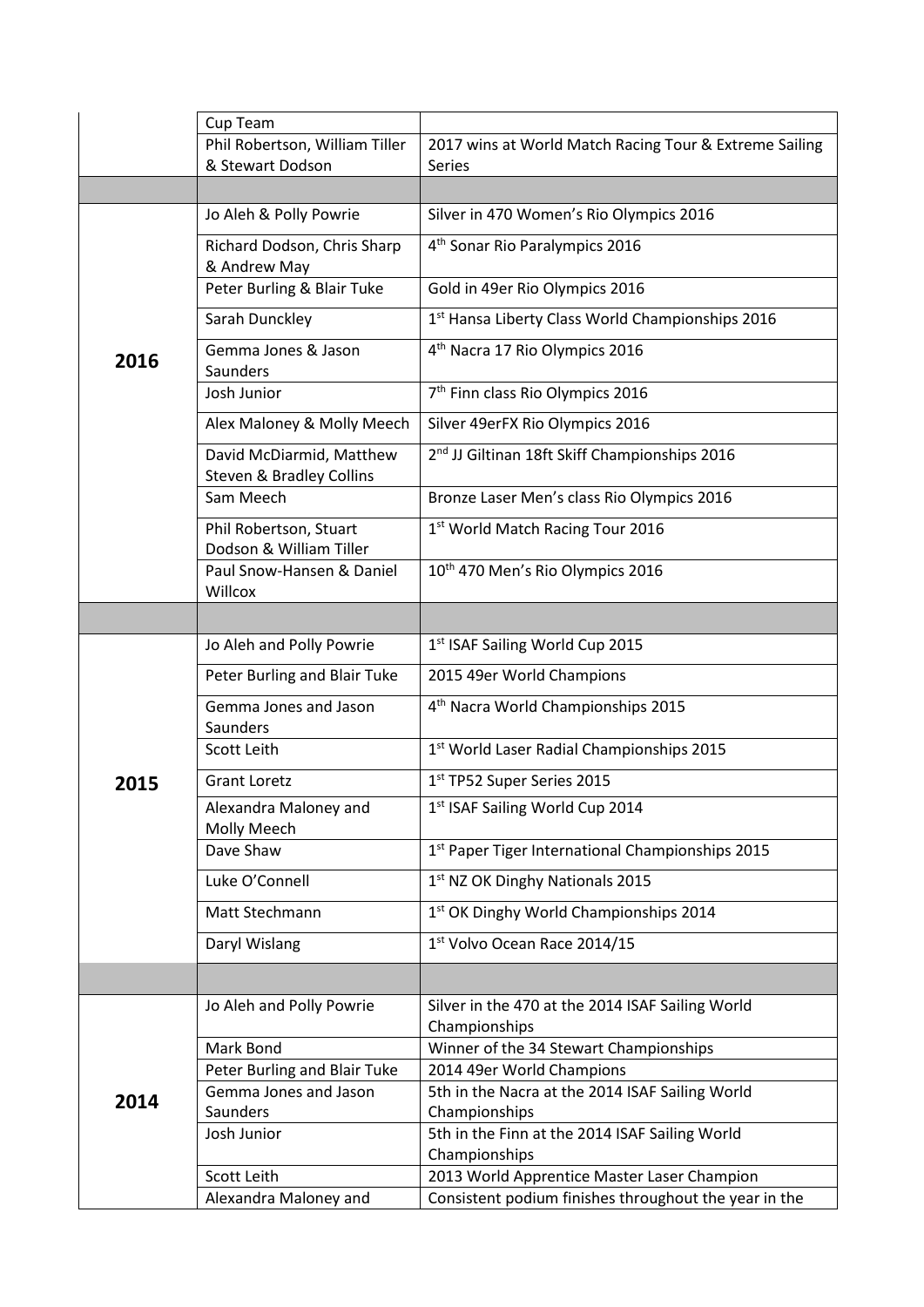|      | Molly Meech                      | 49erFX                                                                                                 |
|------|----------------------------------|--------------------------------------------------------------------------------------------------------|
|      | Sam Meech                        | 9th in the Laser at the 2014 ISAF Sailing World                                                        |
|      |                                  | Championships                                                                                          |
|      | Andrew Murdoch                   | 6th in the Finn at the 2014 ISAF Sailing World                                                         |
|      |                                  | Championships                                                                                          |
|      | <b>Waka Racing</b>               | Winners of the 2013 Monsoon Cup and 3rd overall in the                                                 |
|      |                                  | 2013 Alpari World Match Racing Tour                                                                    |
|      |                                  |                                                                                                        |
|      | Jo Aleh and Polly Powrie         | 2013 Women's 470 World Champions                                                                       |
|      | Peter Burling and Blair Tuke     | 2013 49er World Champions                                                                              |
|      | <b>Emirates Team New Zealand</b> | Winners of the 2013 Louis Vuitton Trophy                                                               |
|      | <b>Full Metal Jacket Racing</b>  | 2 <sup>nd</sup> at the Red Bull Youth America's Cup                                                    |
|      | Marcus Hansen and Josh           | Silver at the 2013 49er World Championship                                                             |
|      | Porebski                         |                                                                                                        |
|      | Gemma Jones and Jason            | 9 <sup>th</sup> at the 2013 Nacra 17 World Championships                                               |
| 2013 | Saunders                         |                                                                                                        |
|      | Josh Junior                      | 9 <sup>th</sup> at the 2013 Finn Gold Cup                                                              |
|      | Alexandra Maloney and            | 2013 49erFX World Champions                                                                            |
|      | Molly Meech                      |                                                                                                        |
|      | NZL Sailing Team with ETNZ       | Winners of the Red Bull Youth America's Cup                                                            |
|      | Paul Snow-Hansen and Dan         | 7 <sup>th</sup> at the 2013 Men's 470 World Championships                                              |
|      | Willcox                          |                                                                                                        |
|      |                                  |                                                                                                        |
|      | Jo Aleh & Olivia Powrie          | Gold in the Women's 470 at the 2012 London Olympic                                                     |
|      |                                  | Games                                                                                                  |
|      | Peter Burling & Blair Tuke       | Silver in the Men's 49er at the 2012 London Olympic                                                    |
|      |                                  | Games                                                                                                  |
|      | Mike Keeton                      | Gold medal at the Laser Masters World Championships -                                                  |
|      |                                  | <b>Radial Grand Master</b>                                                                             |
|      | Andy Maloney                     | Bronze medal at the 2012 Laser Standard Senior Men's                                                   |
|      |                                  | <b>World Championships</b>                                                                             |
| 2012 | <b>Brad Marsh</b>                | Groupama Bowman, winning the 2011-2012 Volvo Ocean                                                     |
|      |                                  | Race                                                                                                   |
|      | Andrew Murdoch                   | 5th Laser at the 2012 London Olympic Games                                                             |
|      | Hamish Pepper & Jim Turner       | 5th Star at the 2012 London Olympic Games                                                              |
|      | Paul Snow-Hansen & Jason         | 5th Men's 470 at the 2012 London Olympic Games                                                         |
|      | Saunders                         |                                                                                                        |
|      | Jon-Paul Tobin                   | Bronze medal at the 2012 RSX Men's World                                                               |
|      |                                  | Championships                                                                                          |
|      | Alex Vallings & Crew             | Winner of the 2012 18FT Skiff International Regatta                                                    |
|      |                                  |                                                                                                        |
|      | Jon-Paul Tobin                   | Silver in the RSX at 2011 Skandia Sail For Gold Regatta, 4th                                           |
|      |                                  | RSX at the 2011 Olympic Test Event                                                                     |
|      | Sara Winther                     | Gold in the Laser Radial at the 2011 Trofeo Princesa Sofia                                             |
|      |                                  | MAPRE and the 2011 Semaine Olympic Francaise                                                           |
| 2011 | Andrew Murdoch                   | Silver in the Laser at 2011 Skandia Sail For Gold Regatta,<br>4th Laser at the 2011 Olympic Test Event |
|      | Sam Meech                        | 2011 Laser Junior World Champion                                                                       |
|      | Jo Aleh and Olivia Powrie        | Gold in the 470 at the 2011 Skandia Sail for Gold, 4th at the                                          |
|      |                                  | 2011 Olympic Test Event                                                                                |
|      | Peter Burling and Blair Tuke     | Bronze medal in the 49er at the 2011 Olympic Test Event                                                |
|      |                                  |                                                                                                        |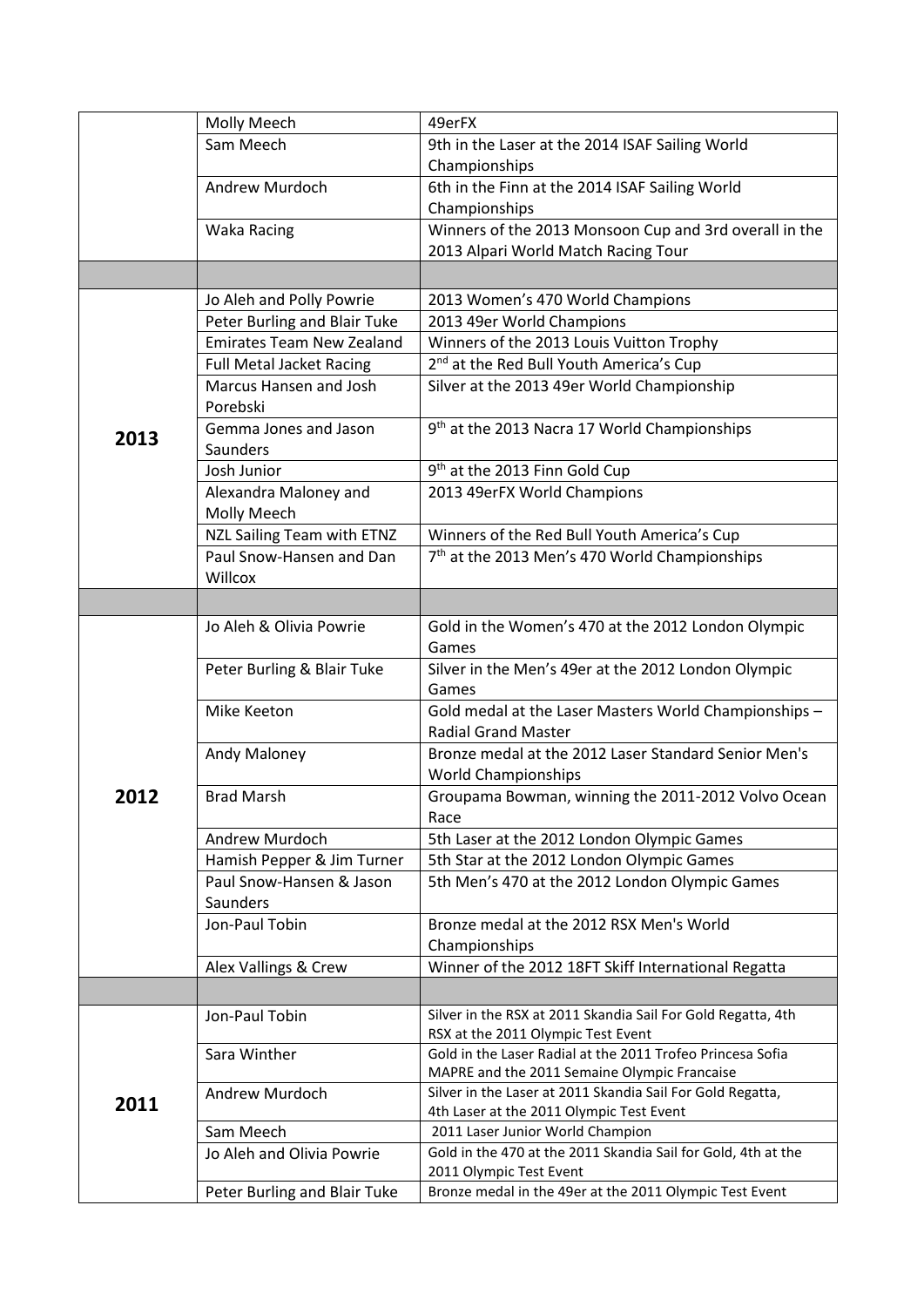|      | Scott Leith                                                  | 2011 Laser Radial Apprentice Master World Champion                                                      |
|------|--------------------------------------------------------------|---------------------------------------------------------------------------------------------------------|
|      | <b>Waka Racing</b>                                           | 4th at the Bermuda Gold Cup on the 2011 World Match Racing                                              |
|      |                                                              | Tour                                                                                                    |
|      | <b>Taylor Burn</b>                                           | 2011 Splash World Champion                                                                              |
|      | <b>Bianca Barbarich-Bacher</b>                               | Gold in the 470 at the 2011 Trofeo Princesa Sofia MAPRE                                                 |
|      | Laurie Jury, Michael                                         | Winners of the 2011 ISAF Nations Cup Grand Final                                                        |
|      | Edmonds, Logan Fraser                                        |                                                                                                         |
|      |                                                              |                                                                                                         |
|      | Jo Aleh & Olivia Powrie                                      | Silver at 2010 470 Womens World Championships                                                           |
|      | <b>Blackmatch Racing</b>                                     | 2009 World Match Racing Tour Champions                                                                  |
|      | Peter Burling & Blair Tuke                                   | Gold at 2010 North American 49er Championships and Silver at<br>2010 Delta Lloyd ISAF World Cup Regatta |
|      | Neville Crichton                                             | Ocean Racing including line honours in the 2009/10 Sydney                                               |
|      |                                                              | <b>Hobart Race</b>                                                                                      |
| 2010 | Scott Leith                                                  | 2010 Laser Radial Apprentice Masters World Champion                                                     |
|      | Andrew Murdoch                                               | Bronze at 2010 Laser World Championships                                                                |
|      | Karl Purdie                                                  | 2010 OK Dinghy World Champion and Interdominion OK<br>Champion                                          |
|      | <b>Thomas Saunders</b>                                       | Gold in Laser Radial at 2010 ISAF Youth Worlds Sailing                                                  |
|      |                                                              | Championships                                                                                           |
|      | <b>Chris Steele</b>                                          | 2010 Splash World Sailing Champion                                                                      |
|      | Sara Winther                                                 | Bronze in Laser Radial at 2010 Skandia Sail for Gold Regatta                                            |
|      |                                                              |                                                                                                         |
|      | <b>Michael Bullot</b>                                        | Second at 2009 Laser Standard World Championships                                                       |
|      | <b>Emirates Team New Zealand</b>                             | Won the inaugural Louis Vuitton Pacific Series                                                          |
|      | <b>NZB2 Blind Sailing Crew</b>                               | Gold at B2 division 2009 IFDS World Blind Sailing                                                       |
|      |                                                              | Championships                                                                                           |
|      | Roger Pagani & Crew                                          | First at BMW Sailing Cup World Championships                                                            |
|      | Reuben Corbett & Crew                                        | Bronze at Open Teams Tacing World Championships                                                         |
|      | <b>Thomas Saunders</b>                                       | First at Starling Nationals & Starling Match Racing                                                     |
|      | <b>Bucklands Beach Yacht Club</b><br><b>Team Racing Team</b> | Silver at World under 21 ISAF Youth Teams Racing<br>Championships                                       |
|      | NZ 420 Worlds Team                                           | Winners of Francis Mouvet Trophy                                                                        |
|      | NZ Splash Worlds Team                                        | Winners of the Nations Cup                                                                              |
|      | <b>Blair Tuke</b>                                            | 2009 29er World Champion                                                                                |
|      | Sam Meech                                                    | First Single Handed Boys Dinghy at 2009 ISAF Youth Worlds<br>Sailing Championships                      |
| 2009 | Adam Minoprio                                                | Black Match Racing - Winners of the 2009 World Match Racing<br>event in Marseilles                      |
|      | Brad Jackson & Stu<br>Bannatyne                              | Ericsson 4 Watch Captains, winning 2008-09 Volvo Ocean Race<br>(Brad & Stu's third win)                 |
|      | <b>Mark Perrow</b>                                           | 2009 OK Dinghy national & Interdominion Champion                                                        |
|      | Bianca Barbarich-Bacher &                                    | 2009 Womens & Junior 420 World Champions                                                                |
|      | Alex Maloney                                                 |                                                                                                         |
|      | Declan Burn                                                  | 2009 Splash World Champion                                                                              |
|      | Finn Drummond & Francisco                                    | Silver at 2009 Open 420 World Championships                                                             |
|      | Lardies                                                      |                                                                                                         |
|      | Paul Snow-Hansen & Jason                                     | Fourteenth at 2009 470 World Championships, beating 2008                                                |
|      | Saunders                                                     | World Champ & 2008 Silver & Bronze Olympic medallists                                                   |
|      | Hamish Pepper & Craig Monk                                   | Silver at 2009 Star World Championships                                                                 |
|      | <b>Tony Mutter</b>                                           | Ericsson 4 Helmsman/Trimmer, winning 2008-09 Volvo Ocean<br>Race (Tony's second win)                    |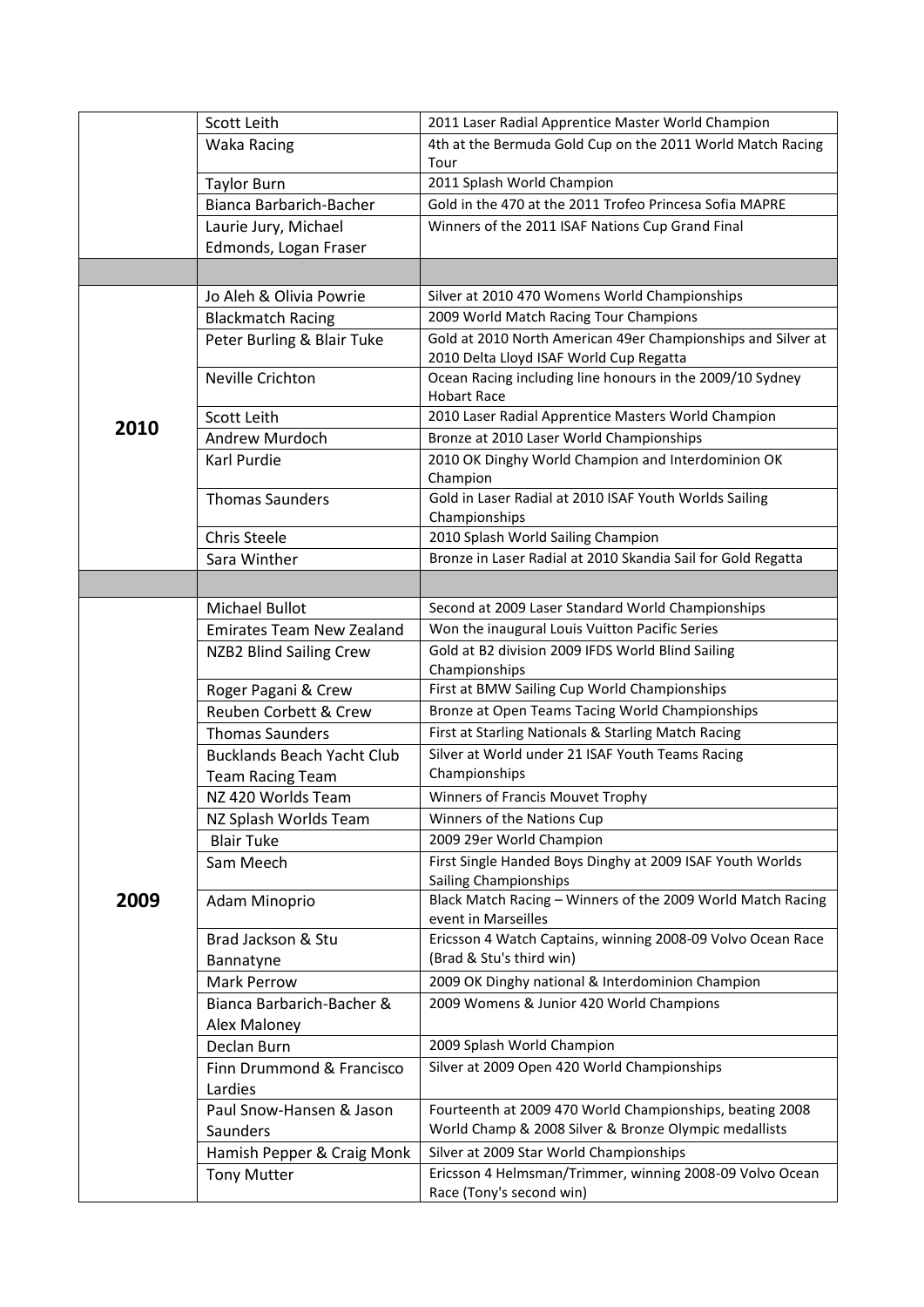|      | David Endean                            | Ericsson 4 Pitman, winning 2008-09 Volvo Ocean Race (David's                                                            |
|------|-----------------------------------------|-------------------------------------------------------------------------------------------------------------------------|
|      |                                         | second win)                                                                                                             |
|      | Phil Jameson                            | Ericsson 4 Bowman, winning 2008-09 Volvo Ocean Race                                                                     |
|      | Karl Purdie                             | Ranked No. 1 in OK Dinghy Sailing                                                                                       |
|      | <b>Neville Crichton</b>                 | Alfa Romeo Skipper setting new records in 2009 in the<br><b>TransPac and HSBC Coastal Classic Races</b>                 |
|      |                                         |                                                                                                                         |
|      |                                         | Bronze medal in the boys and girls Laser Class, second in the                                                           |
|      | <b>NZL Yachting Trust Youth</b><br>Team | Volvo Team Trophy                                                                                                       |
|      | NZL Splash Worlds Team                  | <b>Overall Team Trophy</b>                                                                                              |
|      | <b>Blackmatch Racing</b>                | World ranking of eighth, first Sopot Match Cup, & Blurimini<br>Match Race                                               |
|      | <b>University Match Racing</b>          | World University Match Racing champions                                                                                 |
|      | Team                                    |                                                                                                                         |
|      | <b>Thomas Ashley</b>                    | RS:X Mens World Champion & Gold medal at Beijing Olympics                                                               |
|      | <b>Grant Beck</b>                       | Coach to Tom Ashley at the 2008 Olympic games                                                                           |
|      | Cushla Hume-Merry                       | Silver medal Laser Class at ISAF Youth World Championships                                                              |
|      | Barbara Kendall                         | Silver Medal at RS:X Womens World Championships                                                                         |
| 2008 | <b>Ben Lutze</b>                        | 2008 Splash World Champion                                                                                              |
|      | Andy Maloney                            | Laser Radial Youth World Champion & first youth NZ Laser<br><b>National Championships</b>                               |
|      | Dave and Owen MacKay                    | <b>Boat building</b>                                                                                                    |
|      | Sam Meech                               | Bronze medal Laser Class at ISAF Youth World Championships,                                                             |
|      |                                         | second youth NZ Laser National Championships                                                                            |
|      | John Morgan                             | Coach to New Zealand Splash Team                                                                                        |
|      | Andrew Murdoch                          | Fifth Laser Class at the 2008 Olymmpic games                                                                            |
|      | <b>Mark Orams</b>                       | Laser Radial Master's World Champion                                                                                    |
|      | Karl Purdie                             | OK Dinghy World Champion                                                                                                |
|      | <b>Daniel Slater</b>                    | Silver Medal at 2008 Finn Gold Cup                                                                                      |
|      |                                         |                                                                                                                         |
|      | Jo Aleh & Olivia Powrie                 | Women's 420 World Champions                                                                                             |
|      | Tom Ashley                              | Gold Medal Qingdao Pre-Olympics Regatta, Gold Medal                                                                     |
|      |                                         | Semaine Olympique Francaise & Gold Medal Princess Sofia                                                                 |
|      |                                         | Regatta                                                                                                                 |
|      | Carl Evans & Peter Burling              | Open 420 World Champions & acceptance into the YNZ<br>Olympic Squad in the 470 class                                    |
|      | <b>Emirates Team New Zealand</b>        | Winners of the Louis Vuitton Cup                                                                                        |
|      | Barbara Kendall                         | Silver Medal RS:X World Championships, Gold Medal Princess                                                              |
|      |                                         | Sofia Regatta & Inducted to ISAF Sailing Hall of Fame                                                                   |
|      | Andrew Murdoch                          | Silver Medal Laser World Championships, Silver Medal Princess<br>Sofia Regatta & Bronze Medal Semaine Olympic Francaise |
| 2007 | NZ International 420 Worlds             | Clean sweep of Gold, silver and bronze in both the Open and                                                             |
|      | Team                                    | Women's World Championships                                                                                             |
|      | NZ Optimist Worlds Team                 | Overall Team Trophy, top individual and top female who also                                                             |
|      |                                         | placed third overall                                                                                                    |
|      | <b>NZL Yachting Trust Youth</b>         | Silver medals in the boy's 49er and the Laser classes, third in                                                         |
|      | Team                                    | the Volvo Team Trophy                                                                                                   |
|      | Mark Page                               | Gold Medal Laser Radial Apprentice Master World<br>Championships                                                        |
|      | Chris Steele -                          | New Zealand's first-ever Optimist World Champion                                                                        |
|      | <b>Andrew Wills</b>                     | Coach to the NZ Optimist Team and Etchell World Champion                                                                |
|      |                                         | sailing with skipper Judd Smith                                                                                         |
|      |                                         |                                                                                                                         |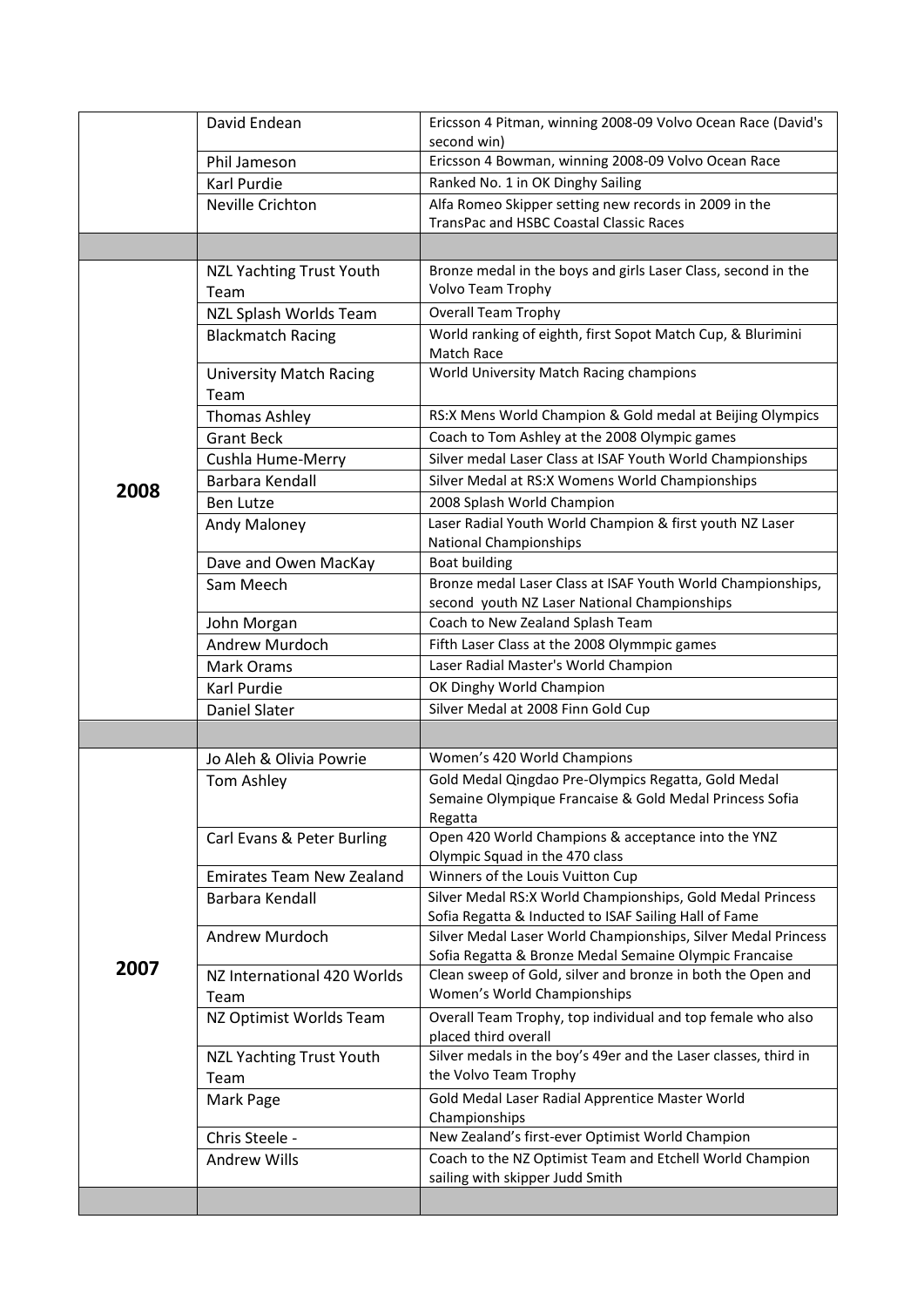|           | The New Zealand Sailors of            | Including Mike Sanderson (skipper), Brad Jackson (Watch                       |
|-----------|---------------------------------------|-------------------------------------------------------------------------------|
|           | ABN Amro One                          | Captain), Mark Christensen (Watch Captain), David Endean                      |
|           |                                       | (Trimmer/Pitman), Tony Mutter (Helmsman/Trimmer),                             |
|           | Jo Aleh                               | Laser Radial, Silver Medal Qingdao International Regatta 2006                 |
|           |                                       | (Pre-pre Olympics)                                                            |
|           | Tom Ashley                            | Silver Medal RS:X World Championships 2006                                    |
|           | Simon Cooke & Matt Brown              | Coaches of the New Zealand 420 team to the World                              |
|           | Mark Christensen                      | Championships 2006<br>First person to win three Volvo/Whitbread Races         |
|           | Carl Evans, Peter Burling             | 420 World Champions 2006 & coach                                              |
|           | & Richard Burling                     |                                                                               |
|           | Rohan Lord & Miles Addy               | 6th at Star World Championships 2006                                          |
|           | Cushla Hume-Merry                     | Female Laser Radial Youth World Champion 2005                                 |
| 2006      | Anatole Masfen                        | Local, Coastal and Offshore Keelboat Sailing                                  |
|           | <b>Blair McLay</b>                    | Laser Radial Youth World Champion 2005                                        |
|           | Andrew Murdoch                        | Laser, Bronze Medal Qingdao International Regatta 2006 (Pre-<br>pre Olympics) |
|           | New Zealand B2 Blind Sailing          | Gold Medal IFDS Blind Sailing World Championships 2006                        |
|           | including<br>Paulien<br>Crew          |                                                                               |
|           | Eitjies, Dick Lancaster, Gary         |                                                                               |
|           | Smith & Scott Burling                 |                                                                               |
|           | Hamish Pepper & Carl                  | Star World Champions 2006                                                     |
|           | Williams                              |                                                                               |
|           | Richard & John Power                  | 470 Masters World Champions 2006                                              |
|           | <b>Blair Tuke</b>                     | Splash World Champion 2006                                                    |
|           | Erle Williams                         | 25 years of Volvo/Whitbread sailing                                           |
|           |                                       |                                                                               |
|           | Charles St Clair Brown and            | (RNZYS) - Maximus                                                             |
|           | <b>Bill Buckley</b><br>Andrew Murdoch | Bronze Medal Laser World Championships 2005                                   |
|           | Dr Mark Orams                         | Laser Radial Apprentice Master World Champion 2005                            |
| 2005      | NZ Optimist Team to the               |                                                                               |
|           | World Championships 2005              |                                                                               |
|           | Team Inspiration                      | Sharon Ferris, Raynor Smeal, Ashley Holtum and Bruce Kendall                  |
|           |                                       | (Coach) - Silver Medal Yngling World Championships 2005                       |
|           | Murray Thom                           | Laser Masters World Champion 2005                                             |
|           |                                       |                                                                               |
|           | Andrew Murdoch                        | Kerikeri Cruising Club                                                        |
|           | Dorothy Kestila                       | Port Chamlmers Yacht Club                                                     |
|           | <b>Daniel Wilcox</b>                  | Murrays Bay Sailing Club & NZIODA                                             |
| 2004      | Hamish Wilcox & Matt                  | Murrays Bay Sailing Club and NZIODA                                           |
|           | <b>Davies</b>                         |                                                                               |
|           | Paul Snow-Hansen                      | Wakatere Boating Club & NZIODA                                                |
|           | <b>Stewart Thwaites</b>               | Royal Port Nicholson Yacht Club                                               |
|           |                                       |                                                                               |
| 2002/2003 | <b>Stewart Thwaites</b>               | Royal Port Nicholson Yacht Club                                               |
|           |                                       |                                                                               |
|           | Ron Brittain                          | Gulf Harbour Yacht Club)                                                      |
| 2001/2002 |                                       | Chris Sayer (Short Handed Sailing Association                                 |
|           | <b>Greg Wilcox</b>                    | Worser Bay Boating Club                                                       |
|           | Yachting New Zealand                  |                                                                               |